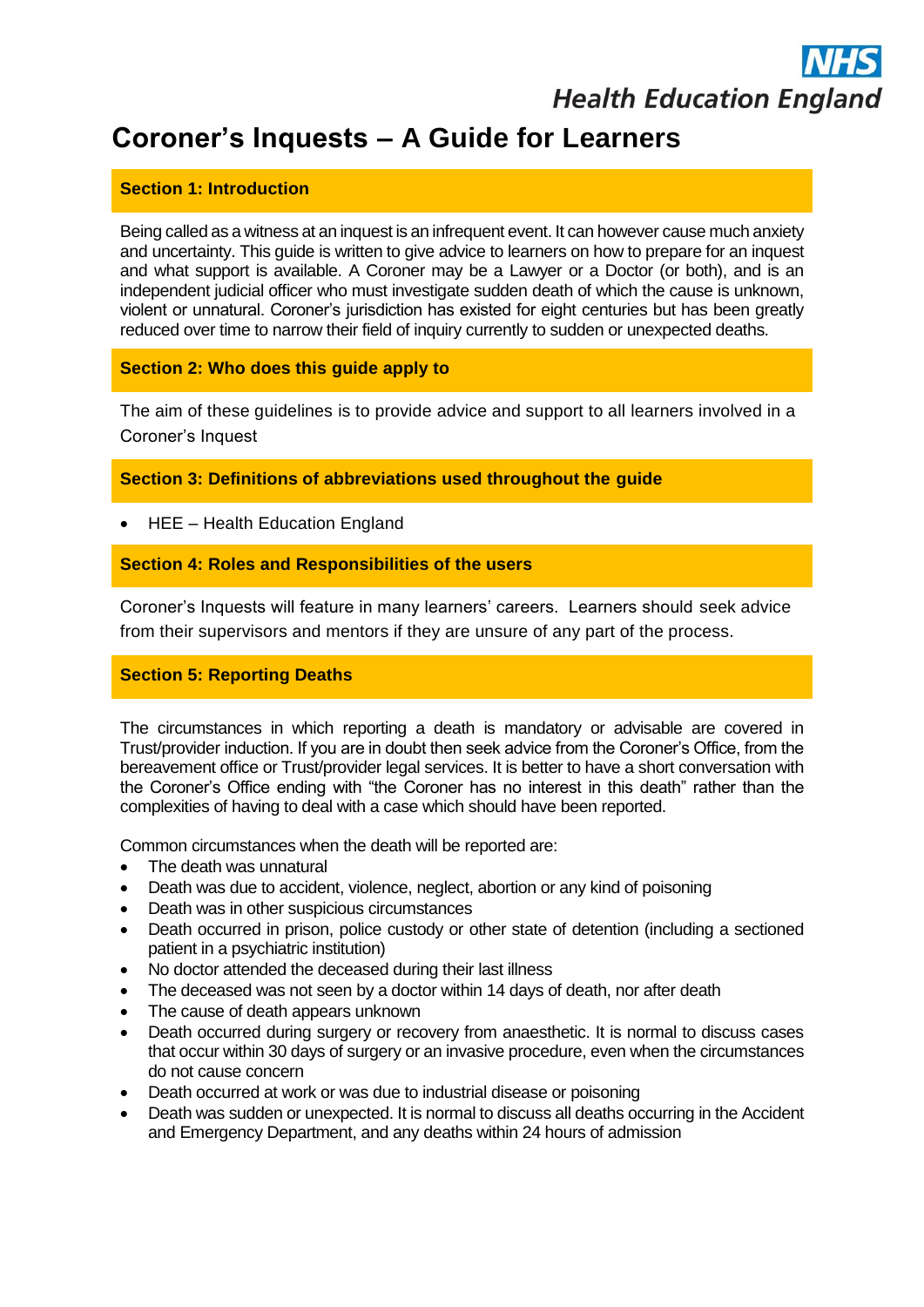#### **Section 6: What the Inquest means to the family**

In most cases a Coroner's Inquest will be the only public and independent investigation into the circumstances of a particular death. For the family of the deceased it can:

- Help with the grieving process
- Provide factual information
- Provide a setting in which their questions can be answered
- Demonstrate changes in practice or procedures which may save future lives

#### **Section 7: Is the Inquest a Trial?**

An Inquest produces a verdict but it is not a trial. It is a fact-finding inquiry by a Coroner, with or without a jury, into the circumstances surrounding a death. The purpose is to determine **who** the deceased was, **when** and **where** they died, and **how** they came by their death. The majority of inquests are heard by a Coroner sitting alone. Only about 4% of inquests require a jury. A jury is required in:

- Any death in custody
- Any death involving the workplace and Health and Safety executive
- Any death on a railway line
- Where it would be in the public interest

The inquest does not say who is responsible for a death. It is not the Coroner's role to probe for any potential clinical negligence. It is however quite possible that the findings of an inquest may be influential in subsequent legal action as part of the prosecution or defence.

#### **Section 8: Preparing a Report**

An inquest statement is one example of a professional statement you may be asked to provide throughout your career. Statements may be seen by a wide group of people including:

- Police
- **Coroner**
- Care Quality Commission/Health Ombudsman
- Patients and their families
- Solicitors and barristers
- Secretary of State for Health

It is therefore worth doing them well and knowing what is expected. When a request is made for a report, it is important that it is provided quickly and preferably within two weeks. A single comprehensive statement suitable for all possible investigations is recommended.

See separate guidance *Writing a Statement*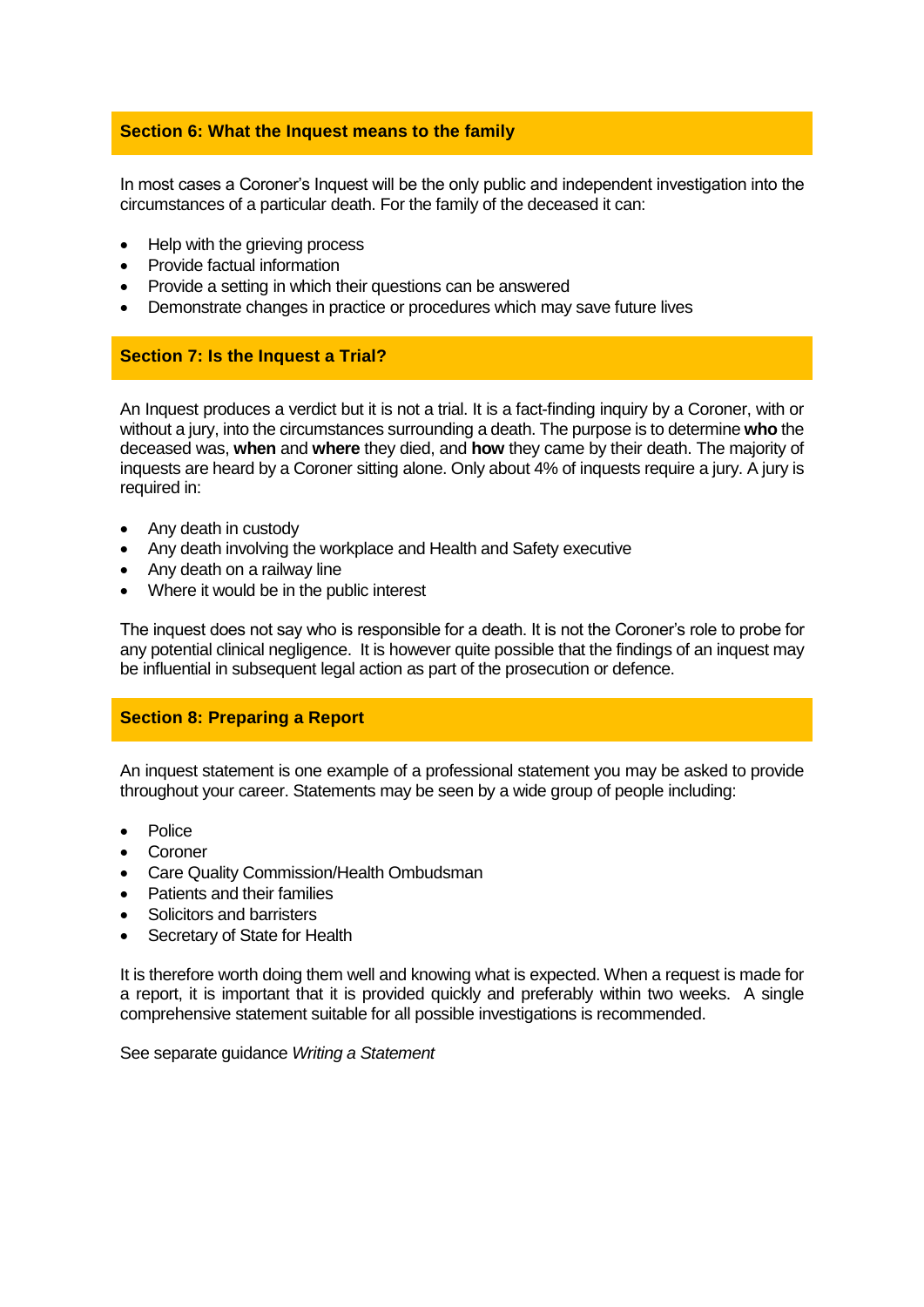#### **Section 9: Giving Evidence**

- As a witness you are not on trial, you are there to assist the court
- The Coroner decides which witnesses should attend, and in what order they are called. Normally they will hear the family's evidence first, followed by the pathologist, then the treating clinicians/staff in chronological order
- A witness must attend; you will normally receive a formal summons (subpoena). If you do not attend you may be fined
- Arrive in good time, usually hospital staff will travel together from the hospital
- Dress appropriately (as if attending for a job interview)
- The Coroner is addressed as Sir or Ma'am
- Remember to turn off mobiles/bleeps
- Witnesses read their statements under oath, you will be asked which oath you wish to use
- There is usually a seat in the witness box
- The Coroner asks questions during and after hearing their statement to clarify details
- After the Coroner, the family or their legal representative can ask questions. The Coroner will ensure that no inappropriate questions or challenges are made. Cross examination of witnesses is not allowed. In some circumstances the Coroner will make a witness aware that they do not need to answer a question that could incriminate them.

# **Section 10: Being a Good Witness**

- The proceedings in the Coroner's Court are taped, and it is important that the witness' replies are audible
- Concentrate on answering the question as it has been asked
- Avoid medical jargon that the family may not understand
- Prepare adequately re-familiarise yourself with your statement, the medical records and any other relevant documents (policies). It is important for witness to have all the clinical facts at their fingertips. Muddled thinking or speaking or shuffling of papers always gives a bad impression. The gap between the event and the inquest can be a long one – sometimes more than a year
- In the box take your time, concentrate, speak clearly and slowly. Be honest, reasonable, courteous, helpful, professional and caring!
- Don't try to predict the question, evade the question, guess/fabricate, react/retaliate; don't be clever, arrogant or argumentative.
- Never argue with the family or their legal representative. You may be correct but you will be viewed as an unreliable witness by the Coroner.
- If you do not understand the question say so
- Take your time, tell the story as it was, explain your answer and answer the question, not any agenda
- If asked a question in a confrontational manner, do not become defensive, answer as fully and simply as possible
- Acknowledge the family at the inquest. The inquest will be stressful and upsetting for them
- If your evidence is complex or difficult to explain, consider the use of props (equipment) or diagrams. This can be discussed at a pre-inquest meeting.

# **Section 11: Court Day Checklist**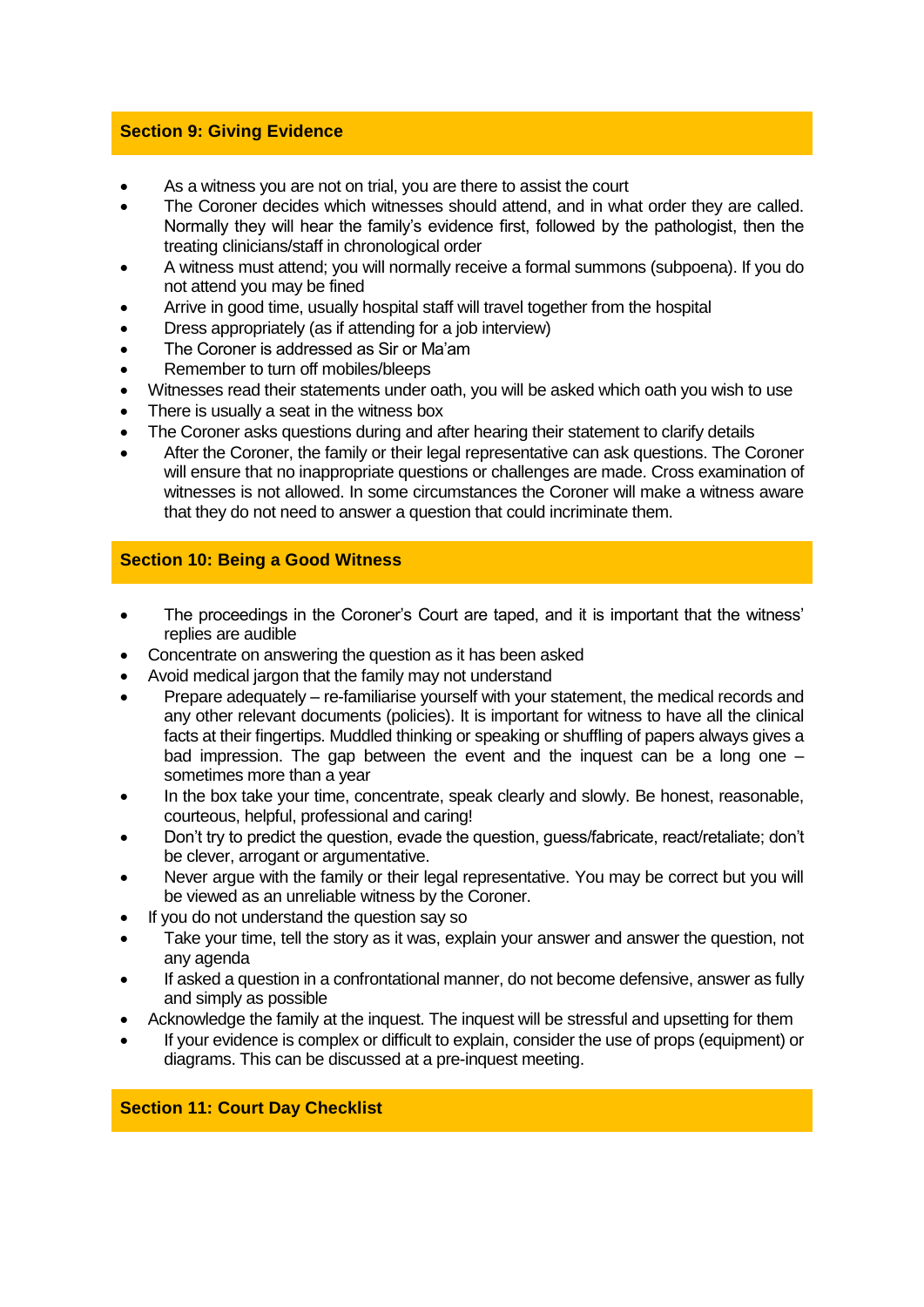- Childcare (if required)
- Cover your clinical duties, inform your clinical supervisor
- Travel arrangements, most Trusts/providers will take all involved staff to court together
- If you are travelling alone courts rarely have car parks for witnesses. Allow plenty of time to find somewhere to park and have change for the meter.
- If travelling with a colleague have a contingency plan for getting home in case you are giving evidence at very different times
- Have you got a copy of your statement?
- Dress code; view it as a job interview. Men jacket/tie or suit, women suit or shirt/skirt.

# **Section 12: After Giving Evidence**

- You are normally free to leave after you have completed giving evidence. You are free to stay to the conclusion to hear the conclusion and verdict, you may find this helpful
- If the Coroner makes recommendations in relation to his findings, you may wish to reflect on how this will influence your practice.
- After court you may feel tired and emotionally drained. Most Trusts/providers will not expect you to return to work after giving evidence
- You may wish to offer a debrief after court. This can normally be organised through your employer
- The media can (and usually are) present at inquests. Media reports are selective and reports can be biased. Be prepared to see journalists inside and outside the court. Media interest should be covered by your Trust's/provider's Communications Team. It is best to avoid being drawn to give any comment to journalists.
- Media reports can be frustrating and stressful. You may wish to try to avoid them. You may feel you are being unfairly blamed. If this occurs please seek support from your friends, from the Trust/provider and from HEE.

#### **Section 13: Verdicts**

At the conclusion of the evidence the Coroner will sum up the facts. If there is a jury he/she will direct them on the law. No one else is entitled to address the coroner on the facts (including any legal representatives present) It is only permissible to address the Coroner on matters of law.

Verdicts of "unlawfully killed" or "suicide" must be proven "beyond all reasonable doubt". All other verdicts are dealt with to the civil standard of proof, "the balance of probabilities" (i.e. 51%). Verdicts include:

Short form verdicts:-

- Died from natural causes
- Died from industrial disease
- Died from want of attention at birth
- Died from dependence on drugs/non-dependent abuse of drugs
- Killed himself whilst the balance of his mind was disturbed
- Died as a result of an attempted/self-induced abortion
- Died as a result of accident/misadventure
- Killed lawfully
- Killed unlawfully murder, manslaughter, infanticide
- Stillborn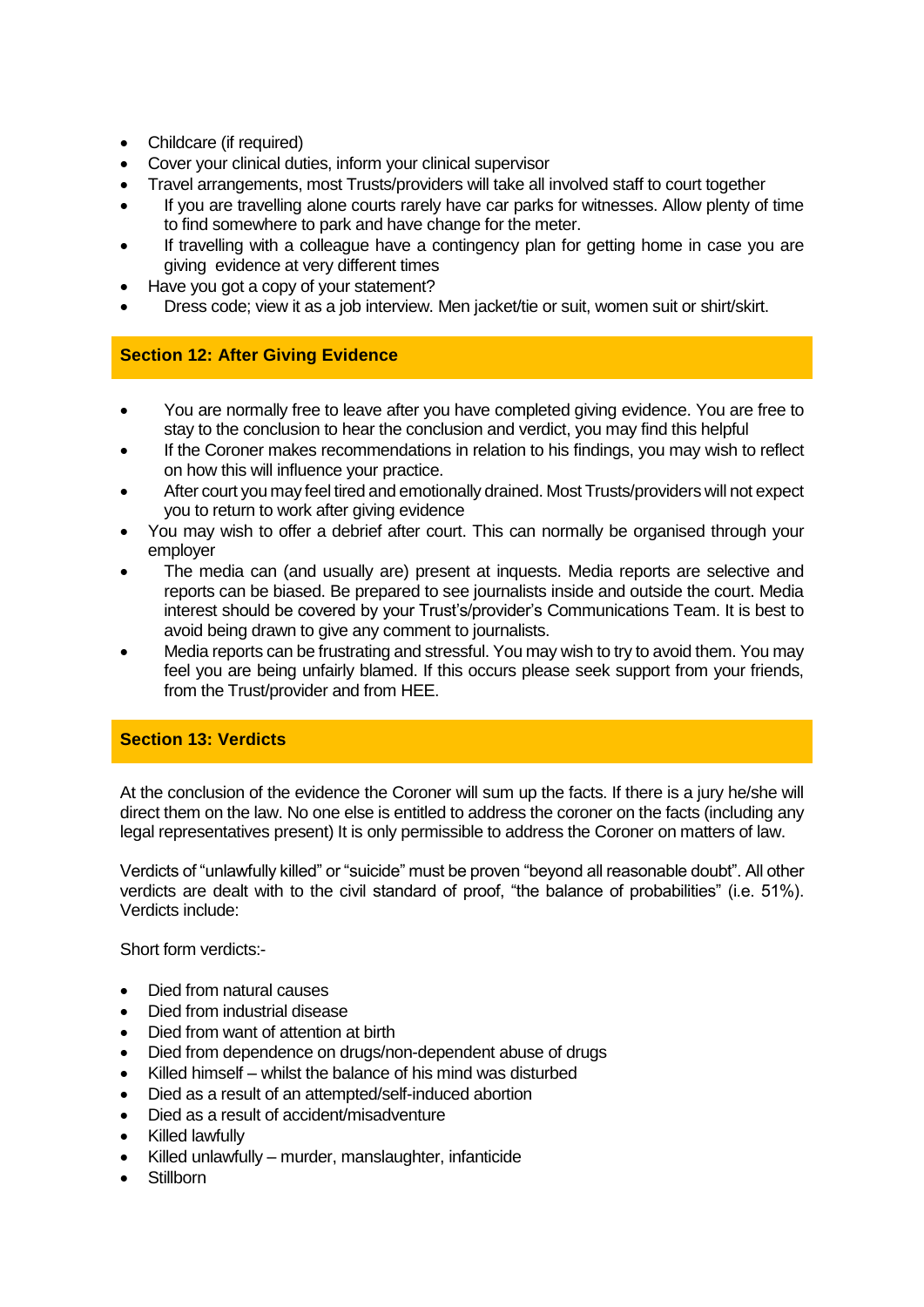Clarifications: Accident implies something over which there is no human control (e.g. a fall) whereas misadventure suggests a lawful human act (e.g. an operation) which takes an unexpected turn and leads to death. If the deceased had a life threatening condition which was either exacerbated by medical treatment or allowed to progress, then the death may be considered to be by accident or misadventure. If, however the death was caused by the underlying disease that proved fatal then natural causes would be the verdict

Neglect in the Coroner's court does not imply negligence. The Coroner can add a rider of "neglect" to the verdict where he/she feels that there was a missed opportunity or gross failure to provide medical attention. There must be a clear connection between this neglect and the cause of death on "the balance of probabilities". Neglect often occurs from a breakdown in communications rather than a deliberate act

Unlawful killing is extremely rare, but the consequences are severe. The coroner cannot accuse a named person of criminal liability, but will state that the deceased was unlawfully killed, without making reference to the culprit. The Coroner will refer the case to the Crown Prosecution service.

Narrative verdicts:-

The use of narrative verdicts is increasingly common. The Coroner will often do this to make the sequence of events clearer for the family, and can also use the narrative where shortcomings of care have occurred.

Occasionally there will be serious findings in a verdict which contain future implications for the public health. The Coroner can write a report (Prevention of Future Death Report – previously known as a Rule 43 report) to a Trust or another body indicating a need for corrective actions, and requiring a report on actions taken within 56 days.

There is no right of appeal against the verdict of a Coroner's court. It is inevitable that some parties may be aggrieved by the verdict and seek to have this overturned. This is done by way of a judicial review. This is not a re-hearing of the facts; the review hears the specific application that the matter was dealt with in a manner that was unlawful, unjust or unreasonable. A successful review may result in a re-hearing but would not substitute a verdict.

#### **Section 14: Representation at the Inquest**

This will depend on the circumstances of each case. The fact that a family has representation does not necessarily imply that your Trust/provider will do likewise. The Trust/provider is usually aware as to whether the family are represented or not. It is sometimes assumed that any contact with inquests or litigation needs the involvement of your defence society. Most inquests do not end with controversial or negative findings. By simply being a witness it is not usually normal to inform your defence society, the Coroner would be surprised if a legal representative appeared in the court for an individual witness.

#### **Section 15: Support**

Being involved in an inquest creates understandable anxiety. It can be an unpleasant experience, for both witnesses and family. It is reassuring to know that most witnesses feel that their anxiety was overstated when looked at after the event.

In the Trust/provider, the governance/complaints/legal services departments will be co-ordinating statements and the date of the inquest. They are familiar with the process and can give a lot of